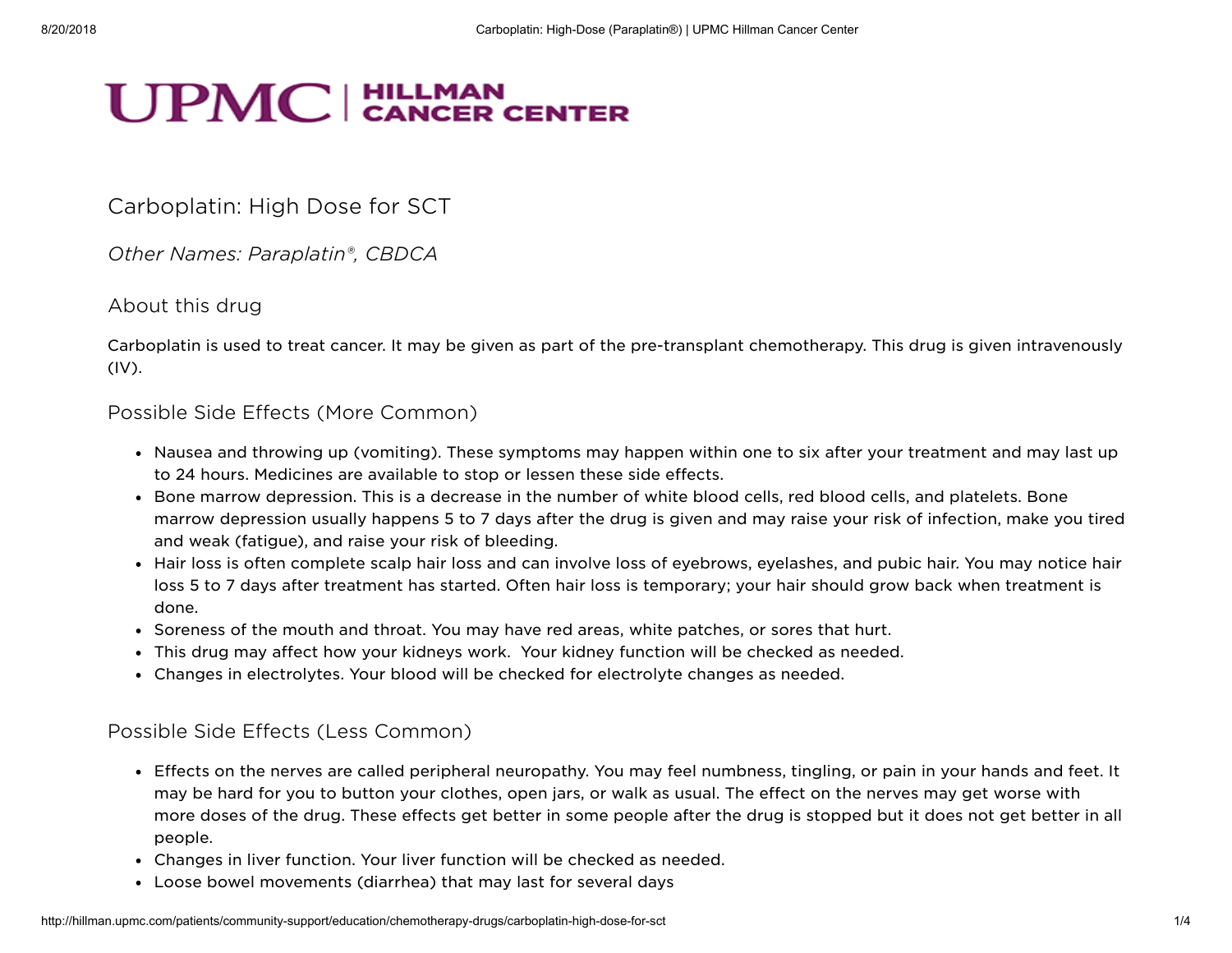- Decreased hearing or ringing in the ears
- Changes in the way food and drinks taste

## Allergic Reactions

Serious allergic reactions including anaphylaxis are rare. While you are getting this drug in your vein (IV), tell your nurse right away if you have any of these symptoms of an allergic reaction:

- Trouble catching your breath
- Feeling like your tongue or throat are swelling
- Feeling your heart beat quickly or in a not normal way (palpitations)
- Feeling dizzy or lightheaded
- Flushing, itching, rash, and/or hives

## Treating Side Effects

- Drink 6-8 cups of fluids each day unless your doctor has told you to limit your fluid intake due to some other health problem. A cup is 8 ounces of fluid. If you throw up or have loose bowel movements, you should drink more fluids so that you do not become dehydrated (lack water in the body from losing too much fluid).
- Ask your doctor or nurse about medication to help stop or lessen nausea, throwing up, and loose bowel movements (diarrhea).
- Mouth care is very important. Your mouth care should consist of routine, gentle cleaning of your teeth or dentures and rinsing your mouth with a mixture of 1/2 teaspoon of salt in 8 ounces of water or ½ teaspoon of baking soda in 8 ounces of water. This should be done at least after each meal and at bedtime.
- If you have mouth sores, avoid mouthwash that has alcohol. Avoid alcohol and smoking because they can bother your mouth and throat.
- If you have numbness and tingling in your hands and feet, be careful when cooking, walking, and handling sharp objects and hot liquids.
- Talk with your nurse about getting a wig before you lose your hair. Also, call the American Cancer Society at 800-ACS-2345 to find out information about the "Look Good, Feel Better" program close to where you live. It is a free program where women getting chemotherapy can learn about wigs, turbans and scarves as well as makeup techniques and skin and nail care.

## Food and Drug Interactions

There are no known interactions of carboplatin with food. This drug may interact with other medicines. Tell your doctor and pharmacist about all the medicines and dietary supplements (vitamins, minerals, herbs and others) that you are taking at this time. The safety and use of dietary supplements and alternative diets are often not known. Using these might affect your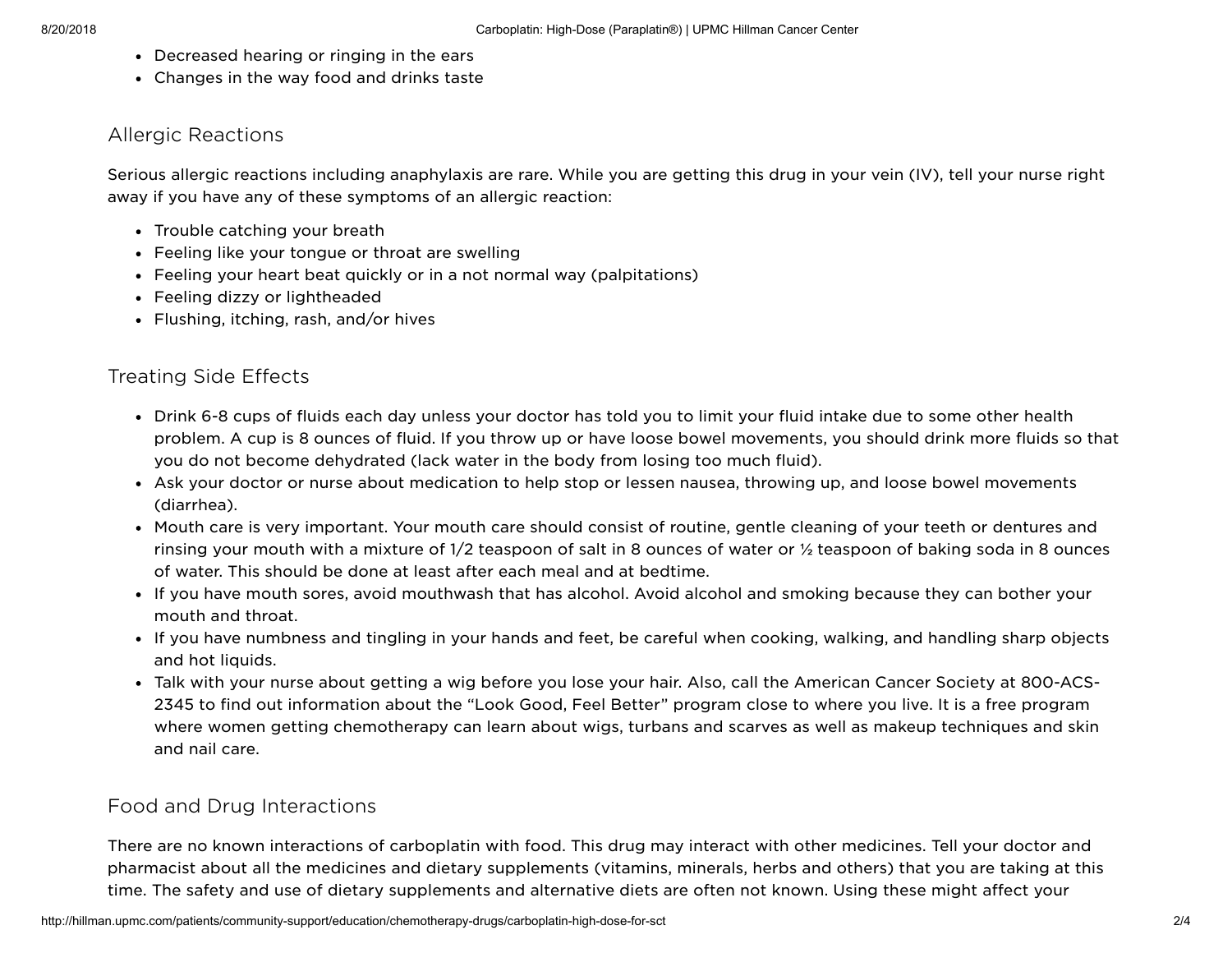cancer or interfere with your treatment. Until more is known, you should not use dietary supplements or alternative diets without your cancer doctor's help.

#### When to Call the Doctor

Call your doctor or nurse right away if you have any of these symptoms:

- Fever of 100.5 F (38 C) or above; chills
- Bleeding or bruising that is not normal
- Nausea that stops you from eating or drinking
- Throwing up more than twice in one day
- Rash or itching
- Loose bowel movements (diarrhea) more than four times in one day, or diarrhea with weakness or feeling lightheaded

Call your doctor or nurse as soon as possible if you have any of these symptoms:

- Numbness, tingling, decreased feeling or weakness in fingers, toes, arms, or legs
- Change in hearing, ringing in the ears
- Blurred vision or other changes in eyesight
- Yellowing of skin or eyes
- Swelling of legs, ankles, or feet
- Decreased urine

### Sexual Problems and Reproductive Concerns

- Sexual problems and reproduction concerns may happen. In both men and women, this drug may affect your ability to have children. This cannot be determined before your therapy. Talk with your doctor or nurse if you plan to have children. Ask for information on sperm or egg banking.
- In men, this drug may interfere with your ability to make sperm, but it should not change your ability to have sexual relations.
- In women, menstrual bleeding may become irregular or stop while you are getting this drug. Do not assume that you cannot become pregnant if you do not have a menstrual period. Women may go through signs of menopause (change of life) like vaginal dryness or itching. Vaginal lubricants can be used to lessen vaginal dryness, itching, and pain during sexual relations.
- Genetic counseling is available for you to talk about the effects of this drug therapy on future pregnancies. Also, a genetic counselor can look at the possible risk of problems in the unborn baby due to this medicine if an exposure happens during pregnancy.
- Pregnancy warning: This drug may have harmful effects on the unborn child, so effective methods of birth control should be used during your cancer treatment.